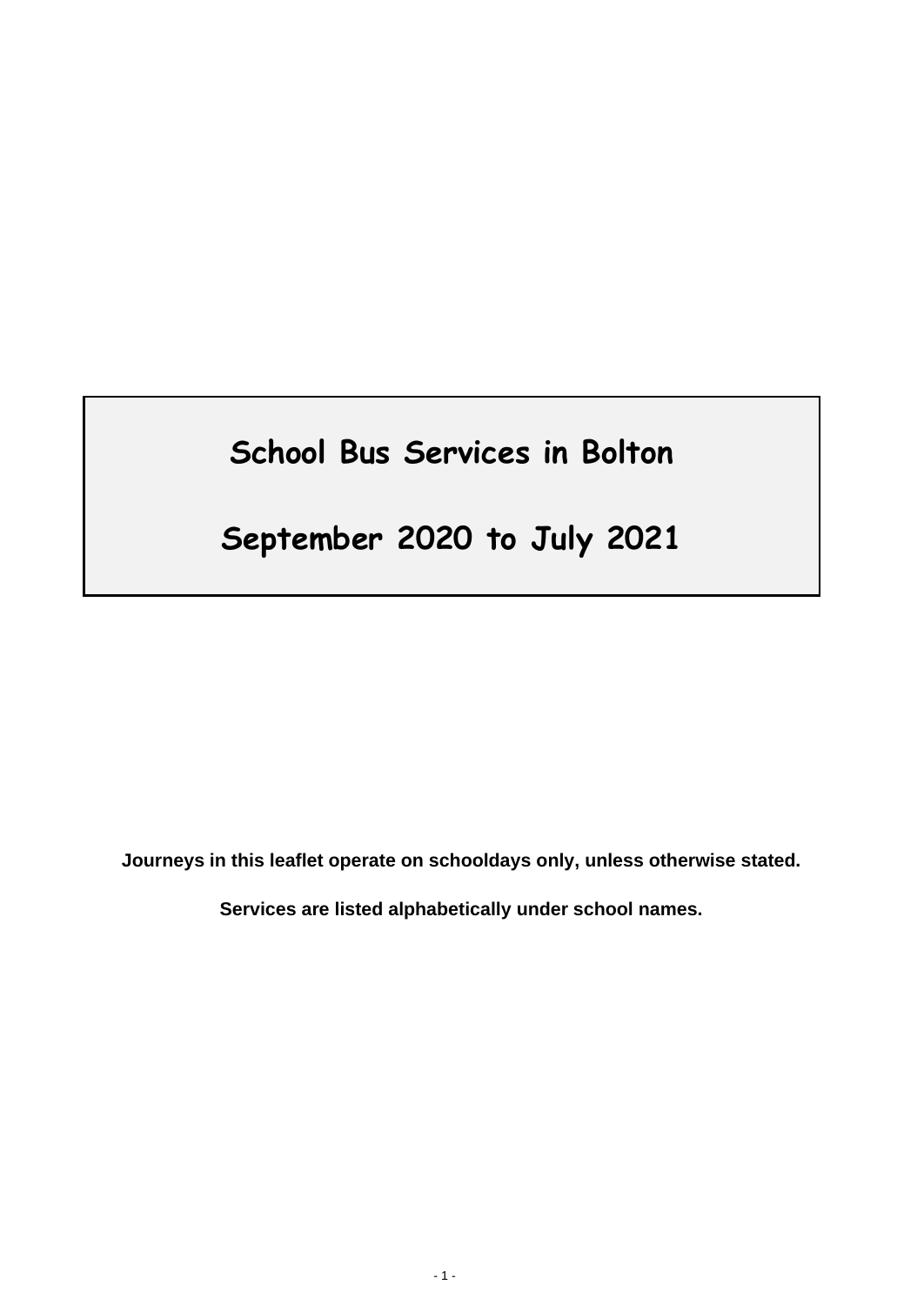## **An introduction to School buses and concessionary fares for students in Greater Manchester**

Passengers can pay a fare to the driver for each journey shown on this timetable. However, students will need to show an IGO pass to travel at the concessionary (reduced) fare. If students do not have an IGO pass, they will have to pay a higher fare.

Most of the journeys shown in this timetable are funded by Transport for Greater Manchester (TfGM). The majority of TfGM funded services charge a standard fare and also offer daily return tickets. In some cases, the return ticket can also be used for travel on other journeys which serve similar areas – even if it is provided by a different operator. On most services, students can also buy a weekly scholar's ticket, which costs £**7.60** These are ONLY valid on schooldays on school buses and are available from the bus driver on all services where they are applicable. To help the driver, please try to have the correct fare when buying your ticket. Carnet ticket (10 single trips) £10 – available to buy on the bus or at a [TfGM Travel shop.](https://tfgm.com/public-transport/travelshops)

A summary of fares and ticketing information on all school services included in this timetable can be found at <https://www.tfgm.com/tickets-and-passes/bus-school-bus-services>

There are also a small number of TfGM funded services where the operator sets the fares. You will need to check with the operator what fares are available.

### **Yellow School Buses**

This timetable also shows the journeys operated by Yellow School Buses.

## **The requirement for students to obtain a pass to travel on these services has been removed for September 2020**

## **The IGO Pass**

All students between the ages of 11 and 16 need an IGO pass if they wish to travel at the concessionary (reduced fare) rate on buses.

The IGO pass is like an ID card and proves that the student is aged 16 or under. It must be carried on all journeys and shown to the driver before paying the fare.

The IGO pass costs £10 and can only be bought by students who live, or go to school in Greater Manchester.

More information on IGO and an application form to get an IGO pass is on the TfGM website at [http://igo.tfgm.com](http://igo.tfgm.com/)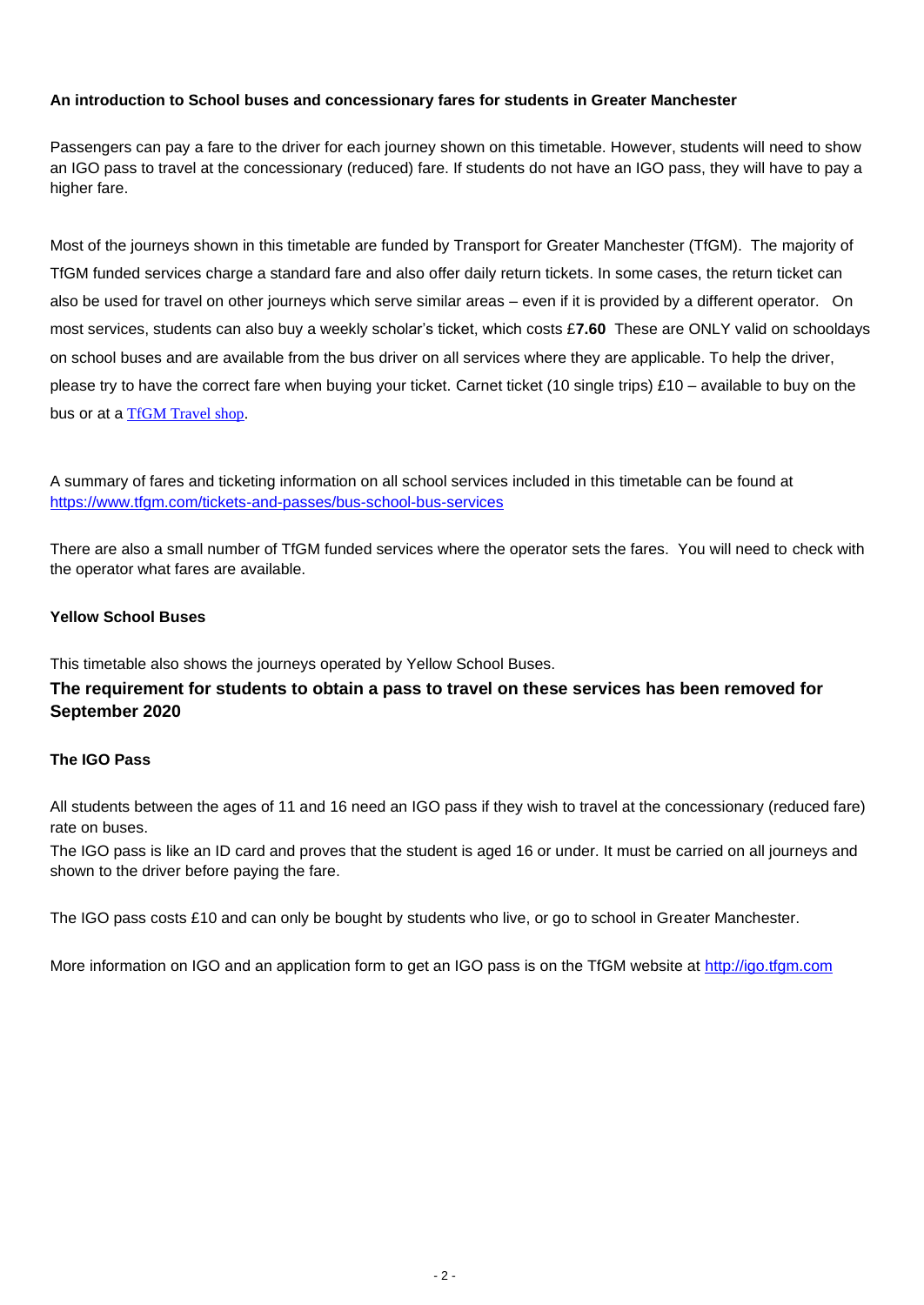## **TURTON HIGH SCHOOL & MEDIA ARTS COLLEGE (0850/1500), Bromley Cross**

**Effective 08/03/2021**

#### **The following general bus service provides a link to Turton High School & Media Arts College:**

**541:** Toppings - Bolton

For the latest timetable information go to [www.tfgm.com/public-transport/bus](http://www.tfgm.com/public-transport/bus)

### **ASTLEY BRIDGE – EGERTON – TURTON HIGH SCHOOL Service 913**

| <b>TfGM Contract no</b><br><b>Minimum Capacity</b><br>Operator:<br><b>Service No:</b> | 5074<br>52<br><b>TYR</b><br>913 | <b>TfGM Contract no</b><br><b>Minimum Capacity</b><br>Operator:<br><b>Service No:</b> | 5074<br>52<br><b>TYR</b><br>913 |
|---------------------------------------------------------------------------------------|---------------------------------|---------------------------------------------------------------------------------------|---------------------------------|
| <b>BLACKBURN ROAD/PROSPECT STREET</b>                                                 | 0754                            | <b>TURTON HIGH SCHOOL (Grounds)</b>                                                   | 1510                            |
| Astley Bridge, Pineapple                                                              | 0759                            | <b>EGERTON, Cross Guns</b>                                                            | 1517                            |
| <b>EGERTON, Cross Guns</b>                                                            | 0808                            | Dunscar, War Memorial                                                                 | 1520                            |
| <b>TURTON HIGH SCHOOL</b>                                                             | 0820                            | <b>ASTLEY BRIDGE, Pineapple</b>                                                       | 1528                            |

**SERVICE 913:** From BLACKBURN ROAD/PROSPECT STREET via Blackburn Road to Egerton, Turning Circle then via Blackburn Road, Darwen Road, Bromley Cross Road to TURTON HIGH SCHOOL. **RETURNS** from Turton High School Grounds then via the reverse of the above route to ASTLEY BRIDGE, Pineapple.

| <b>HARWOOD - TURTON HIGH SCHOOL</b>             |            |                                                 | <b>Service 926</b> |
|-------------------------------------------------|------------|-------------------------------------------------|--------------------|
| <b>TFGM Contract</b><br><b>Minimum Capacity</b> | 0343<br>70 | <b>TFGM Contract</b><br><b>Minimum Capacity</b> | 0308<br>66         |
| Operator:                                       | <b>TYR</b> | Operator:                                       | <b>OLY</b>         |
| Service No:                                     | 926        | <b>Service No:</b>                              | 926                |
| HARWOOD, Stitch Mi Lane/South Drive             | 0813       | <b>TURTON HIGH SCHOOL (Grounds)</b>             | 1510               |
| Harwood, Stich mi Lane                          |            | <b>Harwood Precinct</b>                         | 1515               |
| Harwood, South Drive                            | ----       | Hough Fold Way/South Drive                      | 1522               |
| Harwood. Nab Gate                               | 0820       | Harwood, Winchester Way                         | 1526               |
| Harwood, Precinct                               | 0826       | Thicketford Road/Crompton Way                   | 1528               |
| <b>TURTON HIGH SCHOOL</b>                       | 0840       |                                                 |                    |
|                                                 |            |                                                 |                    |
|                                                 |            |                                                 |                    |

**SERVICE 926:** From HARWOOD Stitch Mi Lane/ South Drive, via South Drive, Hough Fold Way, Stitch Mi Lane, Hardy Mill Road, Longsight, Lee Gate, Bolton Rd, Turton Road, Darwen Rd, Bromley Cross Road to TURTON HIGH SCHOOL. **RETURNS** via Bromley Cross Road, Chapeltown Road, Turton Road, Bolton Rd, Lea Gate,,Longsight, Hardy Mill Rd, Nab Gate, Stitch Mi Lane, Hough Fold Way, South Drive, Stitch Mi Lane, New Lane, Blair Lane, Winchester Way, Thicketford Road to Thicketford Road/Crompton Way.

| <b>BOLTON - BRADSHAW BROW - BROMLEY CROSS</b> | <b>Service 533</b>                              |                   |
|-----------------------------------------------|-------------------------------------------------|-------------------|
|                                               | <b>TFGM Contract</b><br><b>Minimum Capacity</b> | 1533<br>32        |
|                                               | Operator:<br>Service No:                        | <b>VBL</b><br>533 |
|                                               | Bromley Cross, Darwen Road                      | 1530              |
|                                               | Bromley Cross, TURTON HIGH SCHOOL               | $\cdots$          |
|                                               | Bradshaw Brow, Royal Oak                        | 1534              |
|                                               | Castle Hill, Crompton Way                       | $\frac{1}{2}$     |
|                                               | <b>BOLTON Interchange</b>                       | 1551              |

**SERVICE 533:** From BROMLEY CROSS, Darwen Road via Darwen Road, Turton Road, Bradshaw Brow, Tonge Moor Road, Folds Road, Bow Street, Bridge Street, St George's Road, Knowsley Street, Deansgate, Black Horse Street to BOLTON, Bus Station.